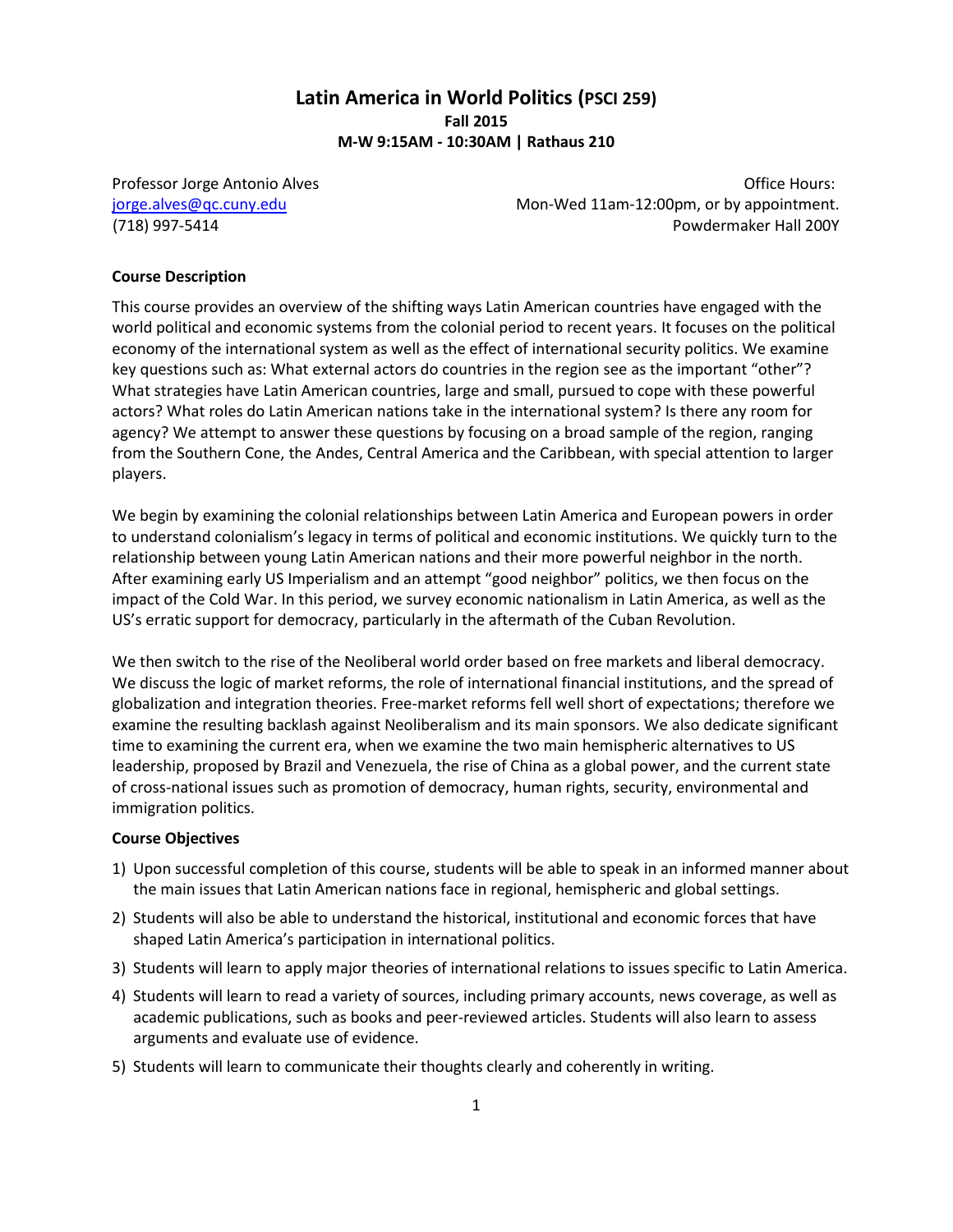## **Course Requirements**

| Exams $(2)$                  | 45% |
|------------------------------|-----|
| Papers (2)                   | 35% |
| Quizzes                      | 10% |
| Attendance and Participation | 10% |

- Students will submit 2 written assignments (4-5 pages) over the course of the semester. Details for papers will be distributed during the course of the semester. Papers must be uploaded to Blackboard by the assigned time or be considered late.
- Exams will be conducted in class, consisting of short-answer and essay questions. Exams will follow a similar format.
- In addition, we will have occasional in-class quizzes that test students' basic recall of major points covered in class. Quizzes will be administered at the beginning of class, so please arrive on time.
- Attendance is mandatory, and you are expected to participate.

# **Readings**

There are no books to purchase for this class. Course readings are available in the course's Blackboard website. All students will be required to obtain access to Blackboard and check it regularly for announcements. You can login to Blackboard through the CUNY main page: http://www.cuny.edu. I reserve the right to make changes to the reading assignments throughout the semester, and any such changes will be announced via email and on the course's Blackboard site.

Students are expected to complete readings before the scheduled class and to come prepared to participate actively in class discussion. Be prepared to summarize the main points in the readings to your peers*.* Of course, it is ok if you do not understand something; in those cases, bring good questions.

## **Missed Exams and Late Assignments**

Late papers will be penalized by the loss of a third of a grade per day late. Exceptions will be made only in the case of proven medical emergencies. Work must be made-up within two weeks to be considered. Quizzes cannot be made up.

## **Grading and Appeals**

There is no grading curve in this class. Consequently, it is possible that every single student could earn an A+. I value transparency in grading, and am cognizant of the possibility of mistakes. I will gladly discuss grading with students, but will do so only in person, during office hours or by appointment.

Students with disabilities needing academic accommodation should register with and provide documentation to the Office of Special Services, located in 111 Frese Hall by the first week of class. OSS will provide you with a letter for you to bring to me indicating the necessary accommodations.

## **Academic Honesty**

Academic dishonesty, including plagiarism, purchasing papers, and/or cheating in exams, will be sanctioned according the CUNY's Academic Integrity Policy. If in doubt, err on the side of caution, citing the source. Refer to QC's policy at: http://goo.gl/2nCuk. If you need help with your writing, visit http://writingatqueens.org/.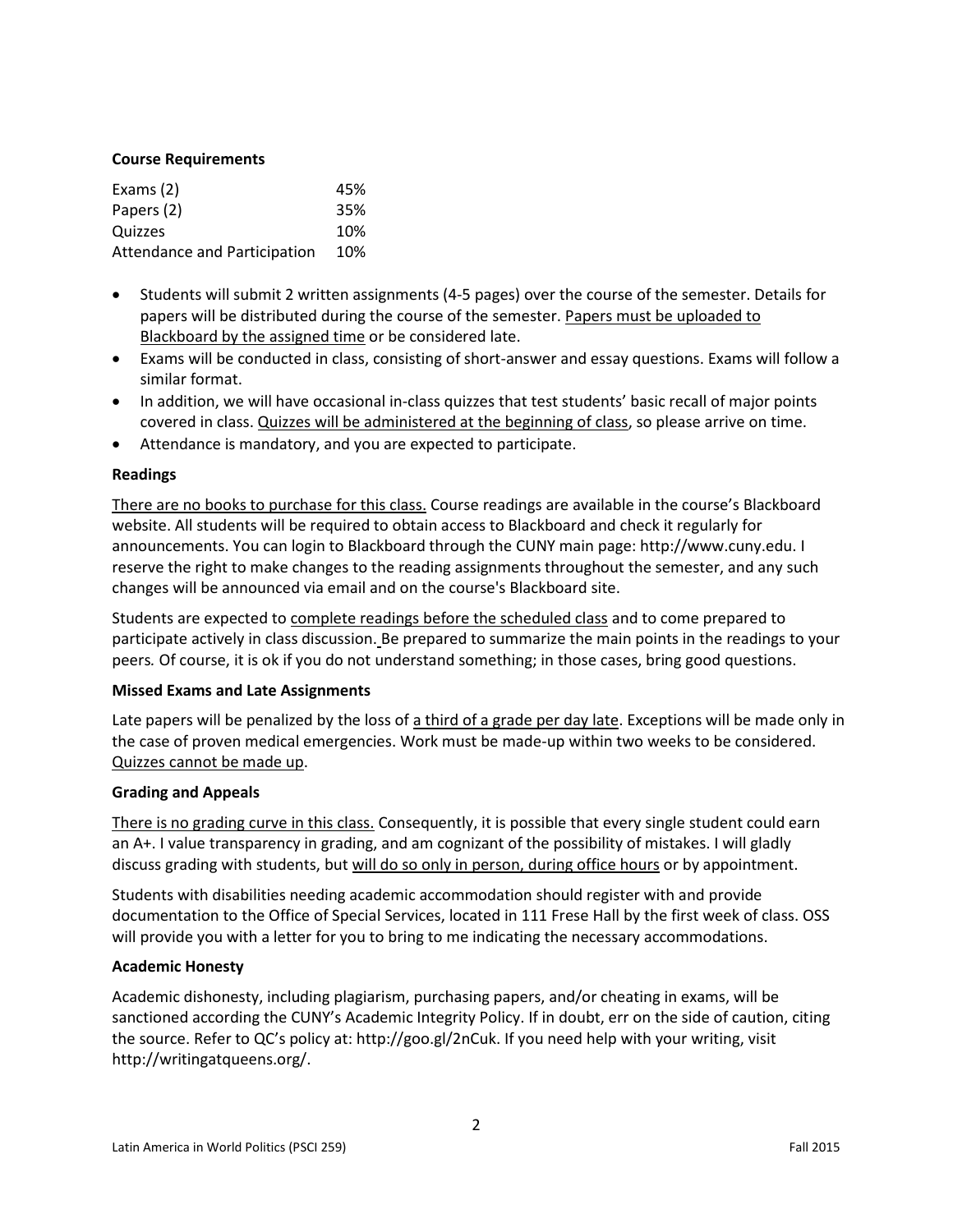## **One Last Caveat**

I consider this syllabus to be a contract between you and me that lays out expectations for both of us. I will do my best to keep changes to a minimum. I do, however, withhold the right to make changes throughout the course of the semester to adapt it to our needs. Whenever possible, I will include the class in the decision. In doubt, I will always err on the side of *lightening* the load to students.

### **General Advice**

Succeeding in this course is a direct product of your own effort. Here are some general tips:

- *Do the reading.* Lectures are not a substitute for the readings. Readings provide depth and nuance to the topics we study and are chance for you to actively participate in your own learning.
- *Read critically*: Focus on the big picture to glean the main arguments in the texts. Think about the logic of the arguments and draw linkages and contrasts among the texts.
- *Come to class*. Lectures will break down and highlight the main take-home points in the readings. At the same time, lectures go beyond the readings and help you make broader connections.
- *Participate*. Don't be passive receivers of information. Be active in your own education. Feel free to interrupt me with questions or comments. Don't let me move on to another topic if you are not ready.
- *Be respectful*. Especially to each other, but also to me. This includes keeping a respectful tone during class discussions, and listening attentively when your peers speak. Put your mobile phones on silent mode and away and do not use your computers for anything other than note-taking.
- *Enjoy yourself.* College is fun. Remember to stop and smell the roses.

### **Course Schedule:**

#### **Colonialism, Imperialism and the World Wars**

| Aug 31 (Mon) | Course Introduction - Discussion: Images of Latin America                                                                                                                                         |                     |
|--------------|---------------------------------------------------------------------------------------------------------------------------------------------------------------------------------------------------|---------------------|
| Sep 02 (Wed) | European Colonialism                                                                                                                                                                              | **Quiz #1 (Map): ** |
|              | Skidmore, Thomas E., Peter H. Smith, and James N. Green. 2010. Modern Latin America,<br>7 <sup>th</sup> Edition. New York: Oxford University Press. Ch.2: "The Colonial Foundations," pp.14-41.   |                     |
| Sep 07 (Mon) | --No Class--                                                                                                                                                                                      |                     |
| Sep 09 (Wed) | US Imperialism                                                                                                                                                                                    |                     |
|              | Smith, Peter H. 2008. Talons of the Eagle: Latin America, The United States, and the World.<br>New York: Oxford University Press. Ch. 1: "The European Game", pp. 13-42.                          |                     |
|              | Sep 10 (Thu)** Good Neighbors and the Construction of the Inter-American System                                                                                                                   |                     |
|              | Williams, Mark E. 2012. Understanding U.S.-Latin American Relations. New York:<br>Routledge. Ch. 5: "Hemispheric Relations Through World War II," pp.115-145.                                     |                     |
| Sep 14 (Mon) | --No Class--                                                                                                                                                                                      |                     |
| Sep 16 (Wed) | Nationalism and State-led Development                                                                                                                                                             |                     |
|              | Kingstone, Peter. 2011. The Political Economy of Latin America. New York: Routledge.<br>Ch.2: "Import-Substitution Industrialization and the Great Transformation in Latin<br>America," pp.19-44. |                     |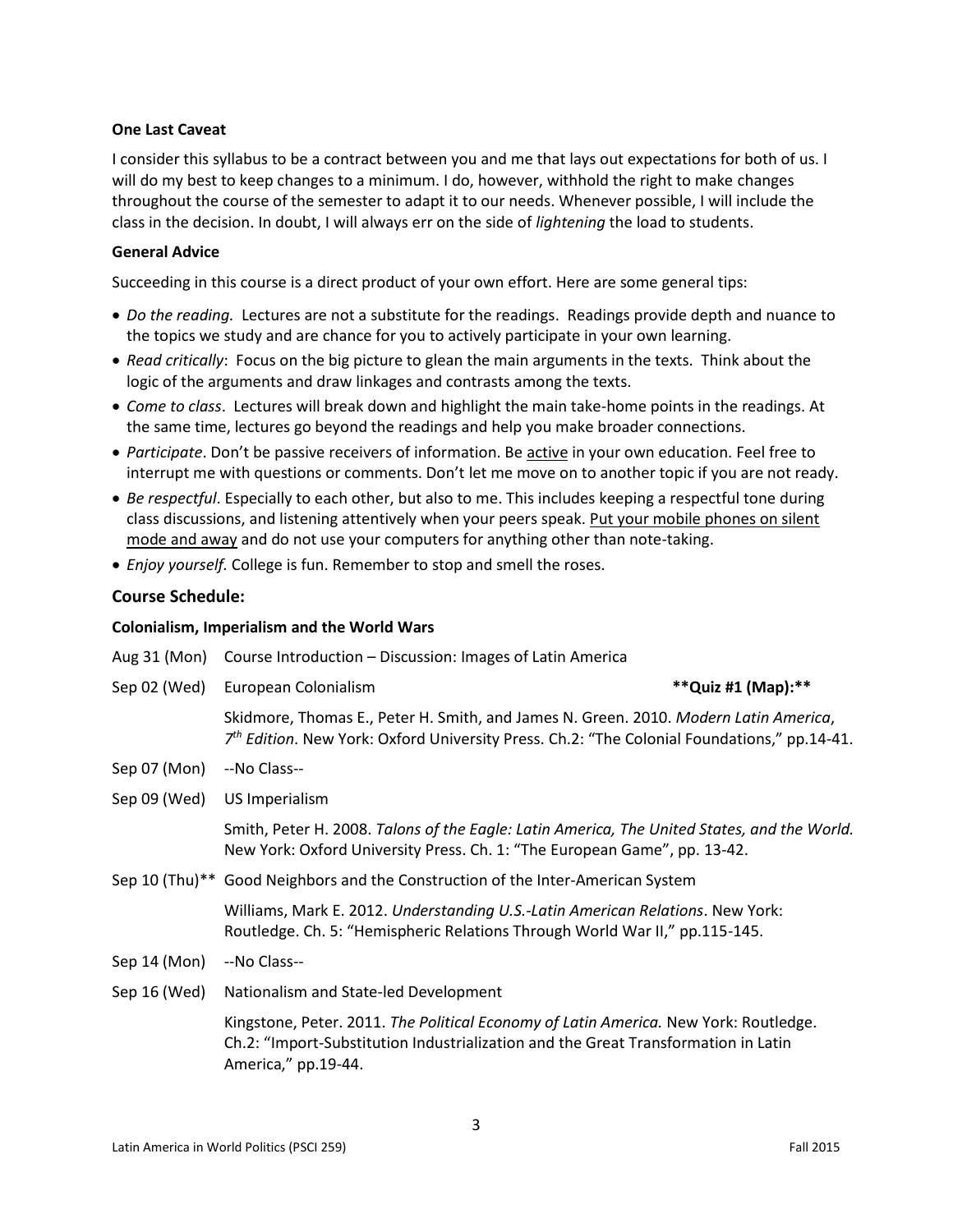#### **Cold War Politics**

Sep 21 (Mon) The US Seeks Allies Against Communism **\*\*Quiz #2\*\***

Smith. 2008. Ch. 4, pp. 113-147.

- Sep 23 (Wed) --No Class--
- Sep 28 (Mon) The Cuban Revolution

Welch Jr., Richard E. 1985. *Response to Revolution: The United States and the Cuban Revolution, 1959-1961.* Chapel Hill, University of North Carolina Press. Ch.1: "Chronology, Myths, and Phases," pp.3-26.

Williams. 2012. pp.177-187.

Sep 30 (Wed) The US Fights Insurgents Across Latin America

Smith. 2008. Ch. 5, pp. 148-180.

Oct 05 (Mon) The Third Wave of Democratization

Mainwaring, Scott and Aníbal Pérez-Liñán. 2005. "Latin American Democratizations Since 1978." In Frances Hagopian and Scott P. Mainwairing, Eds, *The Third Wave of Democratization in Latin America: Advances and Setbacks.* New York: Cambridge University Press. Ch. 1, pp. 14-59.

Oct 07 (Wed) 1980s: The Lost Decade

Green, Duncan. 2003. Silent Revolution: The Rise and Crisis of Market Economics in Latin America. New York: Monthly Review Press. Ch.3, pp. 72-90.

- Oct 12 (Mon) --No Class-
- Oct 14 (Wed) **Exam 1** (in-class)

#### **Globalization, Neoliberalism and Integration**

Oct 19 (Mon) What is Neoliberalism? How did it become the "only game in town"?

Smith. 2008. pp. 213-219.

Kingstone. 2011. pp.45-67.

Oct 21 (Wed) Enter the International Financial Institutions

Green. 2003. Ch.2, pp. 39-71.

Oct 26 (Mon) Hemispheric Agreement at Last?

Corrales, Javier, and Richard E. Feinberg. 1999. "Regimes of Cooperation in the Western Hemisphere: Power, Interests, and Intellectual Traditions." *International Studies Quarterly,* 43(1): 1-36.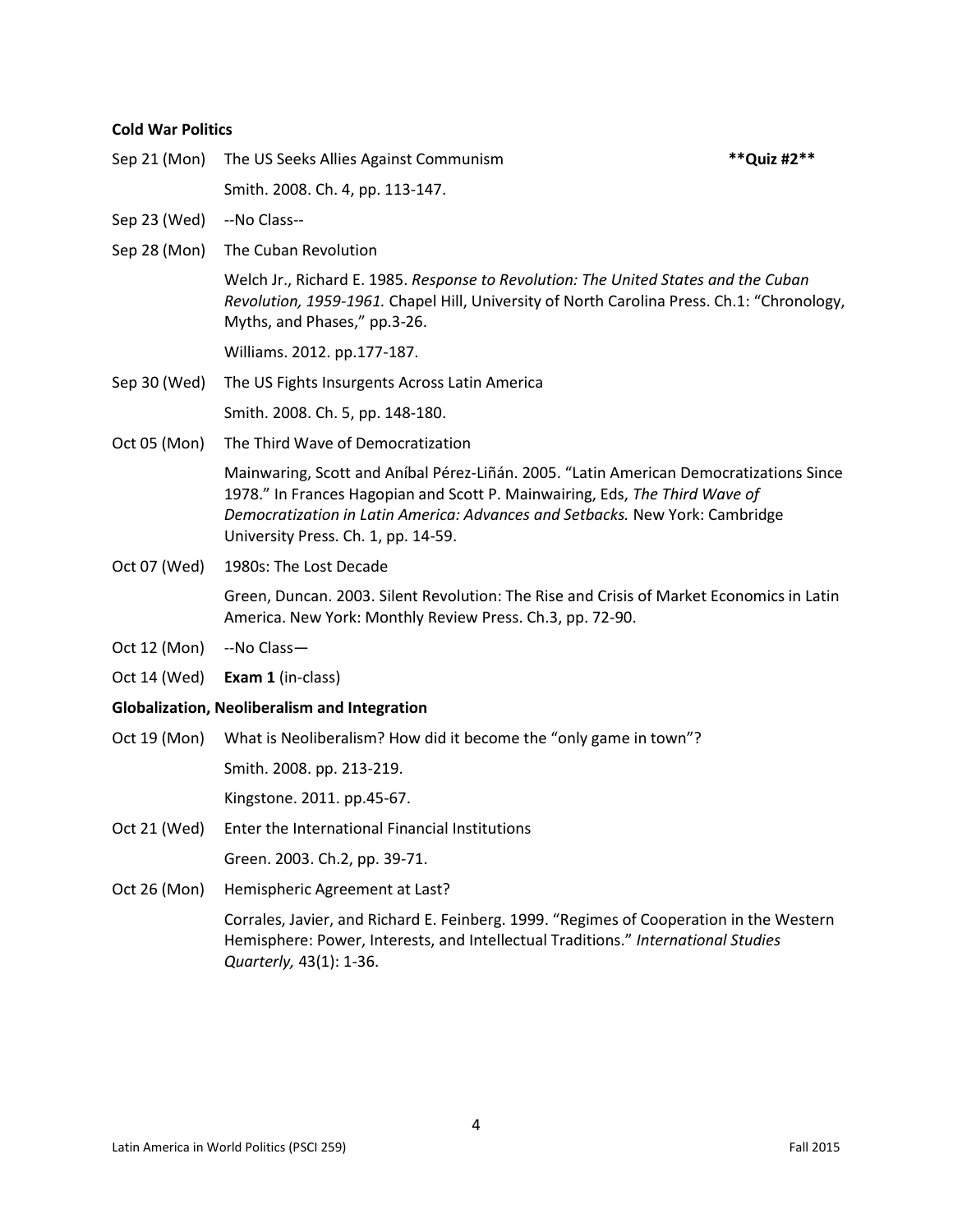Oct 28 (Wed) Bandwagoning: Mexico Joins NAFTA

Zepeda, Eduardo, Timothy A. Wise, and Kevin Gallagher. 2009. "Rethinking Trade Policy for Development: Lessons from Mexico Under NAFTA." Carnegie Endowment for World Peace Policy Outlook.

Wise, Carol, and Joshua Tuynman. 2014. "[NAFTA@20: A Bittersweet Celebration.](http://www.americasquarterly.org/content/nafta20-bittersweet-celebration)" *Americas Quarterly.*

#### **\*\*Paper 1 Due on Oct 30 at 10 PM (Blackboard Upload)\*\***

Nov 02 (Mon) Balancing: Brazil, Argentina and Mercosur

AS/COA. 2012. "[Explainer: What Is Mercosur?](http://www.as-coa.org/articles/explainer-what-mercosur-0)"

Grabendorff, Wolf. 1999. "Mercosur and the European Union: From Cooperation to Alliance?" In Riordan Roett, Ed., *Mercosur: Regional Integration, World Markets.* New York, Lynne Rienner. pp. 95-108.

Roett. 1999. pp.111-117.

The Economist. 2012. "[Mercosur RIP?](http://www.economist.com/node/21558609)"

#### **The Backlash and the Search for Alternatives**

Nov 04 (Wed) Step 1: Neoliberal Crisis and the Latin American Turn to the Left **\*\*Quiz #3\*\***

Kingstone. 2011. pp. 68-90.

Castañeda, Jorge G, and Marco A. Morales, Eds*, Leftovers: Tales of the Latin American Left*. New York: Rouletdge. (p.3-11)

Corrales, Javier. 2008. "The Backlash against Market Reforms." In Jorge I. Domínguez and Michael Shifter, eds., *Constructing Democratic Governance in Latin America*. Baltimore, Johns Hopkins University Press. [Excerpts TBA].

Nov 09 (Mon) Step 2: The 2000s and the Rise of China

Domínguez, Jorge I. 2010. "The Changes in the International System During the 2000's." In Jorge I. Domínguez and Rafael Fernández de Castro, Eds. *Contemporary U.S.-Latin American Relations*. New York: Routledge. pp.1-16.

Multiple Authors. 2012. "Special Issue: China & Latin America." *Americas Quarterly*, 6(1): Excerpts.

Nov 11 (Wed) Alternative 1: Venezuela's Way

Corrales, Javier, and Michael Penfold. 2011. "Venezuela's New Foreign Policy: Soft Balancing and Social-Power Diplomacy." Corrales, Javier, and Michael Penfold. 2011. *Dragon in the Tropics: Hugo Chávez and the Political Economy of Revolution in Venezuela.* Washington, DC: Brookings Institution Press. pp. 98-136.

Corrales, Javier. 2006. "Cuba's New Daddy: Venezuelan-Cuban Relations Since 2000." *Hemisphere,* 17 (Fall): 24-29.